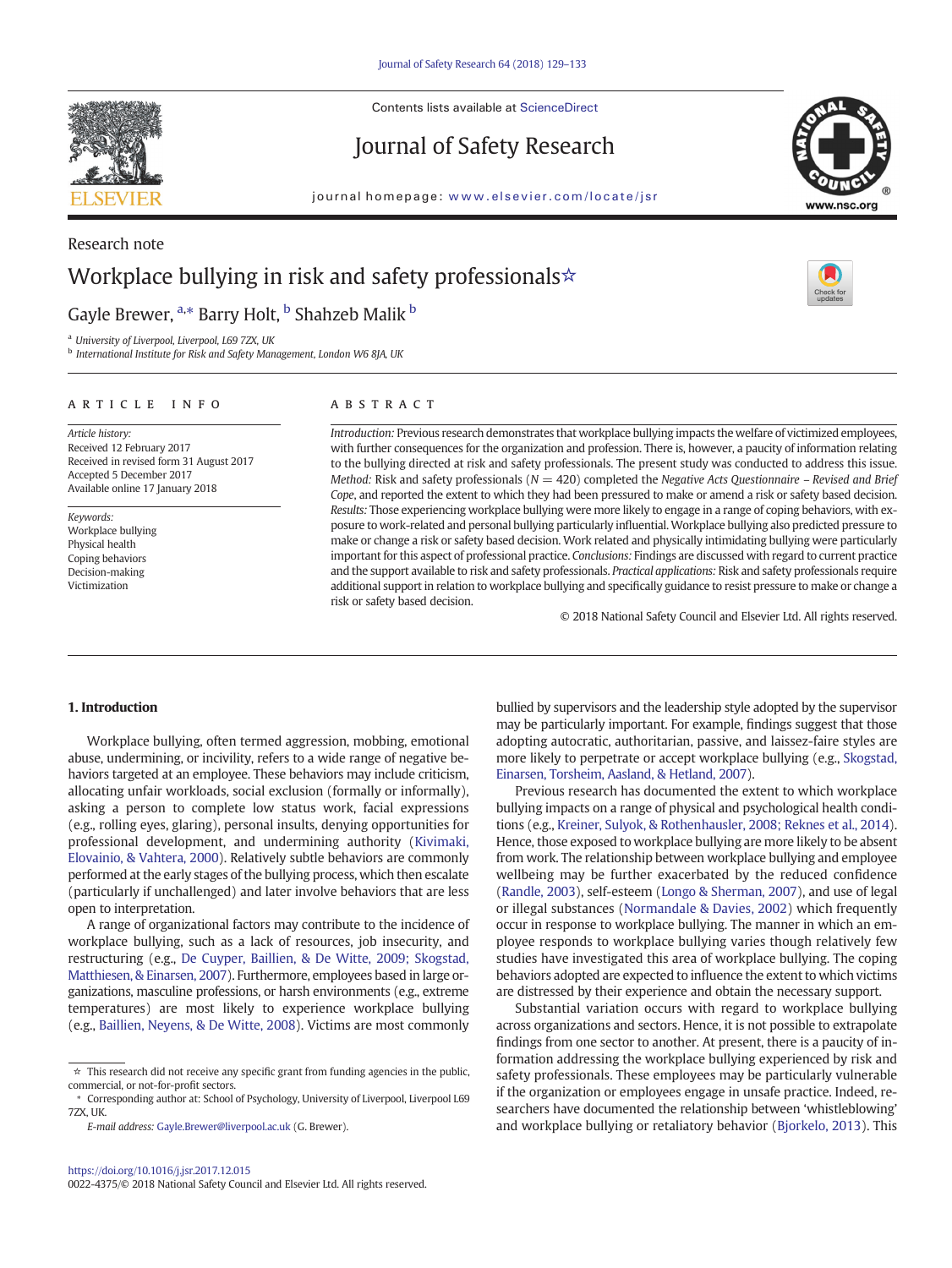retaliation may be informal and unofficial [\(De Maria & Jan, 1997](#page-3-0)) or formal and official [\(Cortina & Magley, 2003\)](#page-3-0) and includes a range of behaviors such as ostracism or poor appraisal.

The present study investigates experiences of workplace bullying in risk and safety professionals, in particular the extent to which workplace bullying influences coping behavior and pressure to make or change risk and safety decisions.

#### 2. Materials and methods

#### 2.1. Participants

Risk and safety professionals were recruited via email from the International Institute of Risk and Safety Management (IIRSM) membership list. Of those emailed ( $N = 7133$ ), 2700 members opened the email, and 420 completed the survey (Men:  $n = 381$ , Women:  $n = 39$ ). Hence the final sample represents 5.89% of those emailed and 15.56% of those accessing the survey. Participants were most commonly aged 51–60 years (39.3%), 35–50 years (33.1%), or 61 years and over (20.7%). Relatively few participants were aged 29–35 years (5.5%), or 22–28 years (1.4%). Participants were most frequently employed in large organizations with over 500 employees (52.4%), followed by those with fewer than 25 employees (18.6%), 151–500 employees (17.1%), 76–150 employees (6.3%), and 25–75 employees (5.6%).

#### 2.2. Materials and procedure

Participants provided a range of demographic and occupational information (e.g., age, gender) and completed the Negative Acts Questionnaire – Revised [\(Einarsen, Hoel, & Notelaers, 2009](#page-3-0)) and Brief Cope [\(Carver, 1997](#page-3-0)). Participants were also asked to report the extent to which they had been pressured to make or change a risk or safety based decision on a five-point scale from  $1 =$  never to  $5 =$  daily.

The Negative Acts Questionnaire – Revised [\(Einarsen et al., 2009](#page-3-0)) is a 22-item measure of exposure to bullying in the workplace. The questionnaire contains three sub-scales: Work-Related Bullying; Personal Bullying; and Physically Intimidating Forms of Bullying. Participants reported the extent to which they had been subject to a range of behaviors in their place of work during the previous six months on a five-point scale from  $1 =$  never to  $5 =$  daily. Example items include "Being humiliated or ridiculed in connection with your work" (Personal Bullying) and "Threats of violence or physical abuse or actual abuse" (Physically Intimidating). Higher scores indicate more frequent workplace bullying. Cronbach's alphas were acceptable in the present study: Work-Related Bullying ( $\alpha = .861$ ); Personal Bullying ( $\alpha = .923$ ); Physically Intimidating Forms of Bullying ( $\alpha = .774$ ).

The Brief Cope ([Carver, 1997\)](#page-3-0) is a 28-item measure of coping behavior. Two items measure each form of coping behavior: Self-Distraction; Active Coping; Denial; Substance Use; Use of Emotional Support; Use of Instrumental Support; Behavioral Disengagement; Venting; Positive Reframing; Planning; Humor; Acceptance; Religion; and Self-Blame. Participants respond to each item on a four-point scale from  $1 = I$ haven't been doing this at all to  $4 =$  I've been doing this a lot. Example items include "I've been getting help and advice from other people" (Use of Instrumental Support) and "I've been using alcohol or other drugs to help me get through it" (Substance Use). Higher scores indicate greater use of the coping behavior and Cronbach's alphas were acceptable in the present study for all except the behavioral disengagement and positive reframing subscales: Self-Distraction ( $\alpha$  = .601); Active Coping ( $\alpha = .837$ ); Denial ( $\alpha = .822$ ); Substance Use ( $\alpha = .944$ ); Use of Emotional Support ( $\alpha = .791$ ); Use of Instrumental Support ( $\alpha =$ .817); Behavioral Disengagement ( $\alpha = .429$ ); Venting ( $\alpha = .708$ ); Positive Reframing ( $\alpha = .361$ ); Planning ( $\alpha = .902$ ); Humor ( $\alpha = .824$ ); Acceptance ( $\alpha = .759$ ); Religion ( $\alpha = .924$ ); Self-Blame ( $\alpha = .762$ ).

#### 3. Results

Participants provided information relating to workplace bullying (work related, personal, and physically intimidating), coping behavior (self-distraction, active coping, denial, substance use, emotional support, instrumental support, behavioral disengagement, venting, positive reframing, planning, humor, acceptance, religion, and self-blame), and pressure to make or change a risk or safety based decision. Descriptive statistics and correlations between variables are displayed in [Table 1](#page-2-0).

A series of standard linear multiple regressions were conducted. The three workplace bullying subscales formed the predictor variables and coping behavior and pressure to make or change a decision were the outcome variables. Analyses revealed that workplace bullying predicts each form of coping investigated. Work related bullying was a significant individual predictor alone of substance use, humor, and self-blame whilst personal bullying was a significant individual predictor alone of denial, emotional support, instrumental support, and religion. Work related bullying and personal bullying were each significant individual predictors of self-distraction, active coping, behavioral disengagement, venting, positive reframing, and acceptance. Each workplace bullying behavior investigated (work related, personal, and physically intimidating) predicted the use of planning. In all cases, greater exposure to workplace bullying related to increased coping behavior.

Multiple regressions further indicated that workplace bullying (work related bullying, personal bullying, physically intimidating bullying) predicted being pressured to make or change a risk or safety based decision. Work related and physically intimidating bullying were significant individual predictors but personal bullying was not, such that those exposed to work related bullying and physically intimidating forms of bullying were more likely to be pressurized. These data are shown in [Table 2](#page-3-0).

### 4. Discussion

Risk and safety professionals reported their experiences of workplace bullying, coping behavior, and the degree to which they had been pressurized to make or change risk or safety based decisions. Risk and safety professionals experiencing workplace bullying were more likely to engage in a range of coping behaviors than those who were not victim to bullying. Exposure to work-related bullying (e.g., being given tasks with unreasonable deadlines, having opinions ignored, excessive monitoring of work) predicted increased use of self-distraction, active coping, substance use, behavioral disengagement, venting, positive reframing, planning, humor, acceptance, and self-blame. Personal bullying (e.g., being ignored or excluded, exposure to insulting or offensive remarks, being the subject of excessive teasing or sarcasm) predicted greater use of self-distraction, active coping, denial, emotional support, instrumental support, behavioral disengagement, venting, positive reframing, planning, acceptance, and religion.

Findings indicate there were relatively few differences between employee responses to work related and personal bullying. Substance abuse, humor, and self-blame (which occurred in response to workrelated bullying only) and denial, emotional support, instrumental support, and religion (which were predicted by personal bullying only) were exceptions to this. Hence, interventions intended to address victim responses to workplace bullying may address work related and personal bullying together. Physically intimidating bullying (e.g., invasion of personal space, threats of violence, actual abuse) predicted increased planning behavior only, suggesting that professionals exposed to this form of bullying sought to actively address the bullying (e.g., through formal complaint or seeking alternative employment).

Behaviors such as active coping and engaging emotional or instrumental support may be beneficial to the victimized employee, though further research is required to assess the success or failure of these responses. Other coping behaviors could however be regarded as maladaptive. For example, substance use may impair judgment, lead to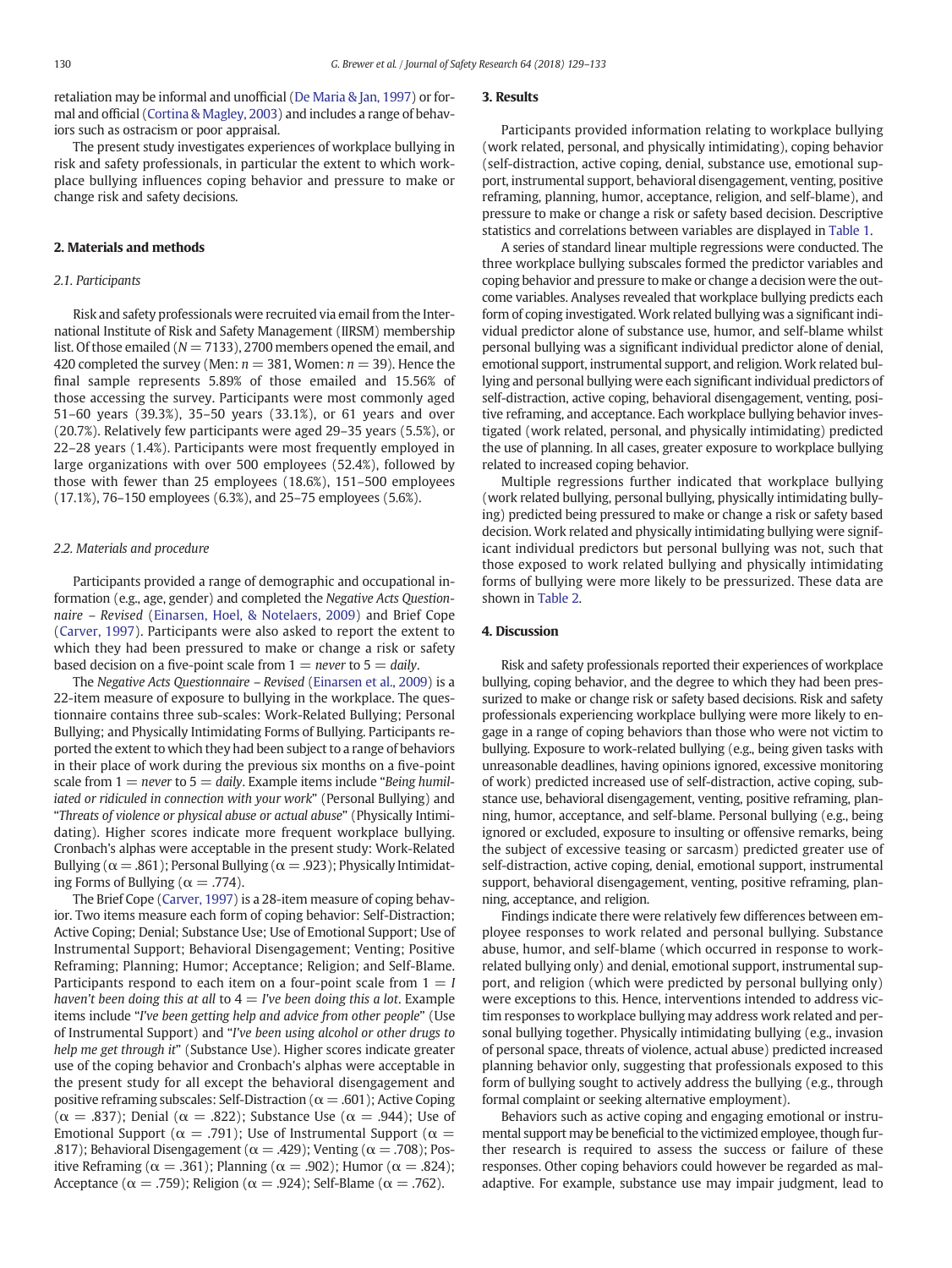<span id="page-2-0"></span>

Descriptive statistics and correlations between workplace bullying, coping, and pressure to make or change a risk or safety based decision.

|            | <b>WKB</b> | PEB       | PIB                 | SEL       | ACT       | DEN       | SUB       | EMO       | INS       | BEH       | <b>VEN</b> | POS       | PLA       | HUM       | ACC       | REL       | SBL       | <b>PRE</b> |
|------------|------------|-----------|---------------------|-----------|-----------|-----------|-----------|-----------|-----------|-----------|------------|-----------|-----------|-----------|-----------|-----------|-----------|------------|
| WKB        | $.705***$  |           |                     |           |           |           |           |           |           |           |            |           |           |           |           |           |           |            |
| PEB        | $.496***$  | $.653***$ |                     |           |           |           |           |           |           |           |            |           |           |           |           |           |           |            |
| PIB        | $.342**$   | $.378***$ | $.256***$           |           |           |           |           |           |           |           |            |           |           |           |           |           |           |            |
| <b>SEL</b> | $.428***$  | $.479***$ | $.260**$            | $.641**$  |           |           |           |           |           |           |            |           |           |           |           |           |           |            |
| ACT        |            | $.497***$ | $.271***$           | $.485***$ | $.473***$ |           |           |           |           |           |            |           |           |           |           |           |           |            |
| <b>DEN</b> | $.390**$   |           |                     |           |           |           |           |           |           |           |            |           |           |           |           |           |           |            |
| <b>SUB</b> | $.297***$  | $.236***$ | $.138*$             | $.249***$ | $.203***$ | $.378***$ |           |           |           |           |            |           |           |           |           |           |           |            |
| <b>EMO</b> | $.246***$  | $.417***$ | $.188***$           | $.598***$ | $.633***$ | $.363***$ | $.217***$ |           |           |           |            |           |           |           |           |           |           |            |
| <b>INS</b> | $.236***$  | $.395***$ | $.206***$           | $.567***$ | $.674***$ | $.402**$  | $.206***$ | $.806***$ |           |           |            |           |           |           |           |           |           |            |
| <b>BEH</b> | $.384***$  | $.443***$ | $.235***$           | $.592**$  | $.651***$ | $.570**$  | $.309***$ | $.610**$  | $.645***$ |           |            |           |           |           |           |           |           |            |
| <b>VEN</b> | $.465***$  | $.505***$ | $.338***$           | $.629**$  | $.643**$  | $.571***$ | $.336***$ | $.598***$ | $.624***$ | $.620**$  |            |           |           |           |           |           |           |            |
| POS        | $.408***$  | $.432***$ | $.234***$           | $.707***$ | $.686***$ | $.570**$  | $.397***$ | $.599***$ | $.646***$ | $.723***$ | 698**      |           |           |           |           |           |           |            |
| PLA        | $.444***$  | $.443***$ | $.223***$           | $.639**$  | $.827***$ | $.509**$  | $.287***$ | $.628***$ | $.708***$ | $.713***$ | $.632**$   | $.749**$  |           |           |           |           |           |            |
| <b>HUM</b> | $.453***$  | $.351***$ | $.283**$            | $.511***$ | $.466***$ | $.370**$  | $.274***$ | $.357***$ | $.385***$ | $.478***$ | $.459***$  | $.565***$ | $.487**$  |           |           |           |           |            |
| ACC        | $.395***$  | $.358***$ | $.217***$           | $.587**$  | $.617***$ | $.440**$  | $.268***$ | $.562***$ | $.564***$ | $.670**$  | $.571***$  | $.682**$  | $.684***$ | $.548***$ |           |           |           |            |
| REL        | .090       | $.252***$ | .091                | $.439***$ | $.410**$  | $.281***$ | $.163***$ | $.530**$  | $.561***$ | $.467**$  | $.431***$  | $.452***$ | $.448***$ | $.160**$  | $.391***$ |           |           |            |
| SBL        | $.310***$  | $.181***$ | $.129$ <sup>*</sup> | $.449***$ | $.447***$ | $.437***$ | $.394***$ | $.410**$  | $.446***$ | $.470***$ | $.549**$   | $.623***$ | $.537***$ | $.473***$ | $.526***$ | $.309***$ |           |            |
| PRE        | $.605***$  | $.506***$ | $.409***$           | $.332***$ | $.360**$  | $.422*$   | $.300**$  | $.189***$ | $.244***$ | $.38***$  | $.366***$  | $.415***$ | $.418***$ | $.363***$ | $.331***$ | $.140**$  | $.293***$ |            |
| М          | 14.879     | 18.100    | 3.821               | 3.356     | 4.214     | 2.825     | 2.554     | 3.303     | 3.412     | 3.323     | 3.216      | 3.191     | 4.185     | 3.173     | 3.856     | 2.956     | 3.136     | 1.711      |
| SD         | 5.900      | 7.640     | 1.681               | 1.560     | 2.032     | 1.540     | 1.363     | 1.654     | 1.767     | 1.466     | 1.545      | 1.358     | 2.125     | 1.510     | 1.867     | 1.892     | 1.520     | .925       |

 $WKB = Work$  Related Bullying, PEB = Personal Bullying, PIB = Physically Intimidating Bullying, SEL = Self-Distraction, ACT = Active Coping, DEN = Denial, SUB = Substance Use, EMO = Emotional Support, INS = Instrumental Support, BEH = Behavioral Disengagement, VEN = Venting, POS = Positive Reframing, PLA = Planning, HUM = Humor, ACC = Acceptance, REL =  $Religion. SBL = Self-Blame. PRE = Pressure.$ 

 $p < .05$ .

\*\* =  $p < .01$ .

dependence or poor health, and may be associated with unsafe practice in the workplace. Furthermore, self-blame, self-distraction, and denial may discourage victimized employees from seeking support (e.g., making an official complaint). Additional research is required to examine the consequences of coping behaviors, including the manner in which perpetrators respond to these. Those experiencing workplace bullying (work related and physically intimidating bullying in particular) were pressured to make or change a risk or safety based decision, suggesting that the impact of workplace bullying may extend beyond the initial victim. Specifically, this influence may create unsafe working environments, place employees at risk, and leave employers vulnerable to infringements of safety legislation.

#### 4.1. Limitations and future research

The present study was reliant on self-report questionnaire data, which, though consistent with previous research in this area, may be subject to random responding, social desirability, bias interpretation, and recall accuracy. Social desirability may be particularly important for the reporting of negative behaviors such as workplace bullying, though research indicates a greater willingness to disclose undesirable behaviors in online compared to offline studies ([Booth-Kewley,](#page-3-0) [Larson, & Miyoshi, 2007\)](#page-3-0). Furthermore, the study recruited a selfselected sample and achieved a low participant response rate, even when compared to other organizational ([Baruch & Holtom, 2008\)](#page-3-0) and workplace bullying [\(Quine, 2002\)](#page-4-0) research. Hence, findings cannot be generalized to the wider risk and safety professional population. As data were collected at one time point only, cause and effect cannot be established. In addition, workplace bullying and the manner in which an employee copes with workplace bullying displays substantial variation. In particular, gender and culture influence the perception, experience, and consequences of workplace bullying (e.g. [Escartin, Zapf,](#page-3-0) [Arrieta, & Rodriguez-Carballeira, 2011; Jóhannsdóttir & Ólafsson,](#page-3-0) [2004\)](#page-3-0). Future research should therefore employ a longitudinal design and recruit a larger, more diverse sample, to investigate the causes and consequences of workplace bullying experienced by risk and safety professionals.

Previous research has demonstrated the manner in which those witnessing workplace bullying are adversely affected ([Brewer &](#page-3-0) [Whiteside, 2012](#page-3-0)). Witnesses display poorer physical and psychological health than those who do not witness workplace bullying and also display low productivity, job satisfaction, and commitment to the organization [\(Hoel & Cooper, 2000](#page-3-0)). This form of exposure may be particularly distressing for risk and safety professionals with responsibility for employee welfare and factors such as organizational safety culture which may contribute to the incidence of bullying type behavior. Future studies should consider risk and safety professional exposure to the victimization of others.

### 5. Practical applications

The impact of workplace bullying directed at risk and safety professionals may be particularly far reaching. For example, workplace bullying influences employee performance ([Vogelpohl, Rice, Edwards, &](#page-4-0) [Bork, 2013](#page-4-0)), engagement [\(Loh, Restubog, & Zagenczyk, 2010\)](#page-3-0), and accidents and errors ([Farrell, 1997](#page-3-0)). Together, these findings suggest that the welfare of employees under the care of victimized risk and safety professionals may be compromised. Relationships between workplace bullying and change of employer, receipt of disability benefit, and unemployment ([Glambek, Skogstad, & Einarsen, 2015\)](#page-3-0) also highlight the potential impact of workplace bullying on the health and safety provision of the organization. Furthermore, the difficulty re-entering employment after victimization ([Leymann, 1996](#page-3-0)), intentions to leave the sector [\(Djurkovic, McCormack, & Casimir, 2008](#page-3-0)), and perceived damage to professional reputation [\(Lutgen-Sandvik, 2008\)](#page-4-0) which characterize workplace bullying suggest that expertise within the risk and safety profession may be affected.

#### 6. Conclusions

The present study indicates that risk and safety professionals experiencing workplace bullying are more likely to engage in each form of coping investigated. Exposure to work related and personal bullying were particularly important. Furthermore, risk and safety professionals exposed to workplace bullying were more likely to be pressurized to make or change a risk or safety based decision, which may have far reaching consequences with regards to the health and safety of other employees. Findings suggest that workplace bullying represents an important threat to the health, wellbeing, and practice of risk and safety management professionals. Future research should consider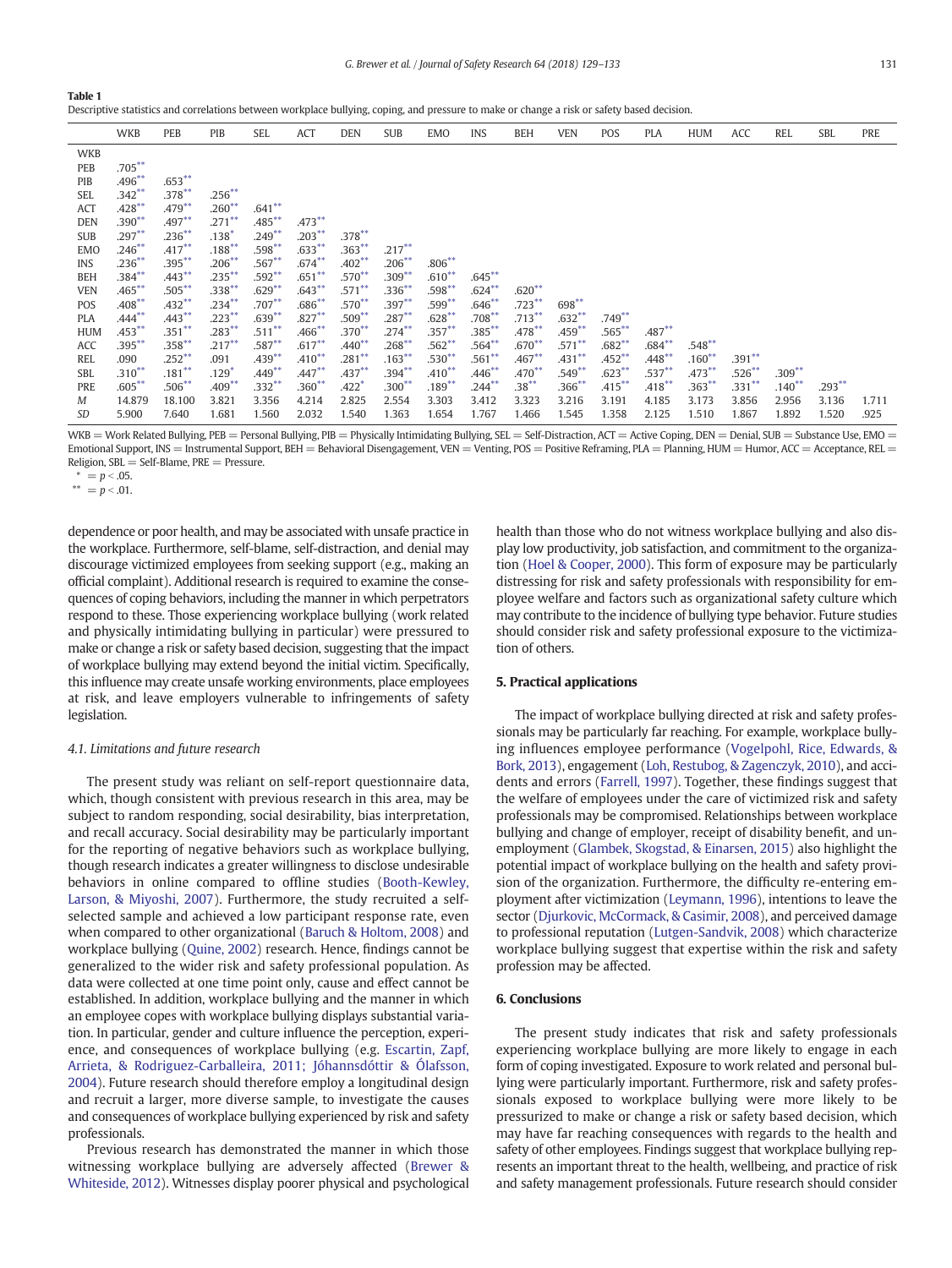#### <span id="page-3-0"></span>Table 2

Multiple Regression Results for Workplace Bullying, Coping, and Pressure to Make or Change a Risk or Safety Based Decision.

| Outcome                  | ANOVA R Adj $R^2$                                             | Individual bullying predictor       | B t p                                                                                    |
|--------------------------|---------------------------------------------------------------|-------------------------------------|------------------------------------------------------------------------------------------|
| Self-distraction         | F (3, 325) = 19.751, $p < .001 R^2 = .154$ , Adj $R^2 = .146$ | <b>Work Related</b>                 | $\beta = .157$ , $t = 2.182$ , $p = .030$                                                |
|                          |                                                               | Personal                            | $\beta = .255, t = 3.156, p = .002$                                                      |
|                          |                                                               | Physically Intimidating             | $\beta = .017$ , $t = .260$ , $p = .795$                                                 |
| Active coping            | F (3, 325) = 36.304, $p < .001 R^2 = .251$ , Adj $R^2 = .244$ | Work Related                        | $\beta = .193$ , $t = 2.859$ , $p = .005$                                                |
|                          |                                                               | Personal                            | $\beta = .413$ , $t = 5.435$ , $p < .001$                                                |
|                          |                                                               | Physically Intimidating             | $\beta = -.109$ , $t = -1.729$ , $p = .085$                                              |
| Denial                   | F (3, 325) = 37.223, $p < .001 R^2 = .256$ , Adj $R^2 = .249$ | <b>Work Related</b>                 | $\beta = .095$ , $t = 1.421$ , $p = .156$                                                |
|                          |                                                               | Personal                            | $\beta = .497, t = 6.583, p < .001$                                                      |
|                          |                                                               | Physically Intimidating             | $\beta = -.102, t = -1.608, p = .109$                                                    |
| Substance use            | F (3, 326) = 11.066, $p < .001 R^2 = .092$ , Adj $R^2 = .084$ | <b>Work Related</b>                 | $\beta = .270$ , $t = 3.634$ , $p < .001$                                                |
|                          |                                                               | Personal                            | $\beta = .077$ , $t = .925$ , $p = .356$                                                 |
|                          |                                                               | Physically Intimidating             | $\beta = -.048$ , $t = -.687$ , $p = .492$                                               |
| Emotional support        | F (3, 325) = 24.697, $p < .001 R^2 = .186$ , Adj $R^2 = .178$ | <b>Work Related</b>                 | $\beta = -.043$ , $t = -.615$ , $p = .539$                                               |
|                          |                                                               | Personal<br>Physically Intimidating | $\beta = .536$ , $t = 6.753$ , $p < .001$<br>$\beta = -.139$ , $t = -2.116$ , $p = .055$ |
| Instrumental support     | F (3, 324) = 20.353, $p < .001 R^2 = .159$ , Adj $R^2 = .151$ | <b>Work Related</b>                 | $\beta = -.049$ , $t = -.674$ , $p = .501$                                               |
|                          |                                                               | Personal                            | $\beta = .470$ , $t = 5.820$ , $p < .001$                                                |
|                          |                                                               | Physically Intimidating             | $\beta = -.067$ , $t = -.998$ , $p = .319$                                               |
| Behavioral disengagement | F (3, 320) = 28.606, $p < .001 R^2 = .211$ , Adj $R^2 = .204$ | <b>Work Related</b>                 | $\beta = .163$ , $t = 2.332$ , $p = .020$                                                |
|                          |                                                               | Personal                            | $\beta = .392$ , $t = 4.987$ , $p < .001$                                                |
|                          |                                                               | Physically Intimidating             | $\beta = -.103$ , $t = -1.576$ , $p = .116$                                              |
| Venting                  | F (3, 324) = 41.021, $p < .001 R^2 = .275$ , Adj $R^2 = .269$ | Work Related                        | $\beta = .206, t = 3.101, p = .002$                                                      |
|                          |                                                               | Personal                            | $\beta = .363$ , $t = 4.858$ , $p < .001$                                                |
|                          |                                                               | Physically Intimidating             | $\beta = -.006, t = -.097, p = .923$                                                     |
| Positive reframing       | F (3, 323) = 28.726, $p < .001 R^2 = .211$ , Adj $R^2 = .203$ | <b>Work Related</b>                 | $\beta = .213$ , $t = 3.050$ , $p = .002$                                                |
|                          |                                                               | Personal                            | $\beta = .343$ , $t = 4.384$ , $p < .001$                                                |
|                          |                                                               | Physically Intimidating             | $\beta = -.098, t = -1.508, p = .132$                                                    |
| Planning                 | F (3, 317) = 33.431, $p < .001 R^2 = .240$ , Adj $R^2 = .233$ | <b>Work Related</b>                 | $\beta = .282$ , $t = 4.057$ , $p < .001$                                                |
|                          |                                                               | Personal                            | $\beta = .330$ , $t = 4.231$ , $p < .001$                                                |
|                          |                                                               | Physically Intimidating             | $\beta = .140$ , $t = 2.169$ , $p = .031$                                                |
| Humor                    | F (3, 318) = 30.652, $p < .001 R^2 = .224$ , Adj $R^2 = .217$ | <b>Work Related</b>                 | $\beta = .434$ , $t = 6.162$ , $p < .001$                                                |
|                          |                                                               | Personal                            | $\beta = -.010$ , $t = -.131$ , $p = .896$                                               |
|                          |                                                               | Physically Intimidating             | $\beta = .082$ , $t = 1.268$ , $p = .206$                                                |
| Acceptance               | F (3, 322) = 22.169, $p < .001 R^2 = .171$ , Adj $R^2 = .163$ | <b>Work Related</b>                 | $\beta = .296$ , $t = 4.136$ , $p < .001$                                                |
|                          |                                                               | Personal                            | $\beta = .185, t = 2.297, p = .022$                                                      |
|                          |                                                               | Physically Intimidating             | $\beta = -.056, t = -.841, p = .401$                                                     |
| Religion                 | F (3, 324) = 10.452, $p < .001 R^2 = .088$ , Adj $R^2 = .080$ | <b>Work Related</b>                 | $\beta = -.111, t = -1.488, p = .138$                                                    |
|                          |                                                               | Personal<br><b>Work Related</b>     | $\beta = .428$ , $t = 5.110$ , $p < .001$<br>$\beta = -.136, t = -1.956, p = .051$       |
| Self-blame               | F (3, 321) = 10.098, $p < .001 R^2 = .086$ , Adj $R^2 = .078$ | Work Related                        |                                                                                          |
|                          |                                                               | Personal                            | $\beta = .330$ , $t = 4.370$ , $p < .001$<br>$\beta = -.042$ , $t = -.491$ , $p = .624$  |
|                          |                                                               | Physically Intimidating             | $\beta = -.020, t = -.279, p = .780$                                                     |
| Pressure                 | F (3, 360) = 73.404, $p < .001 R^2 = .380$ , Adj $R^2 = .374$ | Work Related                        | $\beta = .493$ , $t = 8.478$ , $p < .001$                                                |
|                          |                                                               | Personal                            | $\beta = .077, t = 1.154, p = .249$                                                      |
|                          |                                                               | Physically Intimidating             | $\beta = .111, t = 2.011, p = .045$                                                      |

the impact of witnessing workplace bullying on these professionals and the effectiveness of interventions intended to support risk and safety professionals victimized in the workplace.

#### **References**

- Baillien, E., Neyens, I., & De Witte, H. (2008). [Organizational, team related and job related](http://refhub.elsevier.com/S0022-4375(17)30115-9/rf0005) [risk factors for bullying, violence and sexual harassment in the workplace: A qualita](http://refhub.elsevier.com/S0022-4375(17)30115-9/rf0005)tive study. [International Journal of Organizational Behavior](http://refhub.elsevier.com/S0022-4375(17)30115-9/rf0005), 13, 132–146.
- Baruch, Y., & Holtom, B. C. (2008). [Survey response rate levels and trends in organiza](http://refhub.elsevier.com/S0022-4375(17)30115-9/rf0010)tional research. [Human Relations](http://refhub.elsevier.com/S0022-4375(17)30115-9/rf0010), 61, 1139–1160.
- Bjorkelo, B. (2013). [Workplace bullying after whistleblowing: Future research and impli](http://refhub.elsevier.com/S0022-4375(17)30115-9/rf0015)cations. [Journal of Managerial Psychology](http://refhub.elsevier.com/S0022-4375(17)30115-9/rf0015), 28, 306–323.
- Booth-Kewley, S., Larson, G. E., & Miyoshi, S. K. (2007). [Social desirability effects on com](http://refhub.elsevier.com/S0022-4375(17)30115-9/rf0020)[puterized and paper-and-pencil questionnaires.](http://refhub.elsevier.com/S0022-4375(17)30115-9/rf0020) Computers in Human Behavior, 23, 463–[477.](http://refhub.elsevier.com/S0022-4375(17)30115-9/rf0020)
- Brewer, G., & Whiteside, E. (2012). [Workplace bullying and stress within the prison ser](http://refhub.elsevier.com/S0022-4375(17)30115-9/rf0025)vice. [Journal of Aggression, Con](http://refhub.elsevier.com/S0022-4375(17)30115-9/rf0025)flict and Peace Research, 4, 76–85.
- Carver, C. S. (1997). [You want to measure coping but your protocol's too long: Consider](http://refhub.elsevier.com/S0022-4375(17)30115-9/rf0030) the brief COPE. [International Journal of Behavioral Medicine](http://refhub.elsevier.com/S0022-4375(17)30115-9/rf0030), 4, 92–100.
- Cortina, L. M., & Magley, V. J. (2003). [Raising voice, risking retaliation: Events following](http://refhub.elsevier.com/S0022-4375(17)30115-9/rf0035) [interpersonal mistreatment in the workplace.](http://refhub.elsevier.com/S0022-4375(17)30115-9/rf0035) Journal of Occupational Health [Psychology](http://refhub.elsevier.com/S0022-4375(17)30115-9/rf0035), 8, 247–265.
- De Cuyper, N., Baillien, E., & De Witte, H. (2009). [Job insecurity and workplace bullying](http://refhub.elsevier.com/S0022-4375(17)30115-9/rf0040) [among targets and perpetrators: Moderation by employability.](http://refhub.elsevier.com/S0022-4375(17)30115-9/rf0040) Work and Stress, 23, 206–[224.](http://refhub.elsevier.com/S0022-4375(17)30115-9/rf0040)
- De Maria, W., & Jan, C. (1997). [Eating its own: The whistleblower's organization in ven](http://refhub.elsevier.com/S0022-4375(17)30115-9/rf0045)detta mode. [Australian Journal of Social Issues](http://refhub.elsevier.com/S0022-4375(17)30115-9/rf0045), 32, 37–59.
- Djurkovic, N., McCormack, D., & Casimir, G. (2008). [Workplace bullying and intention to](http://refhub.elsevier.com/S0022-4375(17)30115-9/rf0050) [leave: The moderating effect of perceived organisational support.](http://refhub.elsevier.com/S0022-4375(17)30115-9/rf0050) Human Resource [Management Journal](http://refhub.elsevier.com/S0022-4375(17)30115-9/rf0050), 18, 405–422.
- Einarsen, S., Hoel, H., & Notelaers, G. (2009). [Measuring exposure to bullying and harass](http://refhub.elsevier.com/S0022-4375(17)30115-9/rf0055)[ment at work: Validity, factor structure and psychometric properties of the Negative](http://refhub.elsevier.com/S0022-4375(17)30115-9/rf0055) [Acts Questionnaire-Revised.](http://refhub.elsevier.com/S0022-4375(17)30115-9/rf0055) Work and Stress, 23, 24–44.
- Escartin, J., Zapf, D., Arrieta, C., & Rodriguez-Carballeira, A. (2011). [Workers' perception of](http://refhub.elsevier.com/S0022-4375(17)30115-9/rf0060) [workplace bullying: A cross-cultural study.](http://refhub.elsevier.com/S0022-4375(17)30115-9/rf0060) European Journal of Work and Organiza[tional Psychology](http://refhub.elsevier.com/S0022-4375(17)30115-9/rf0060), 20, 178–205.
- Farrell, G. A. (1997). [Aggression in clinical settings: Nurses' views.](http://refhub.elsevier.com/S0022-4375(17)30115-9/rf0065) Journal of Advanced [Nursing](http://refhub.elsevier.com/S0022-4375(17)30115-9/rf0065), 25, 501–508.
- Glambek, M., Skogstad, A., & Einarsen, S. (2015). Take it or leave: A fi[ve-year prospective](http://refhub.elsevier.com/S0022-4375(17)30115-9/rf0070) [study of workplace bullying and indicators of expulsion in working life.](http://refhub.elsevier.com/S0022-4375(17)30115-9/rf0070) Industrial [Health](http://refhub.elsevier.com/S0022-4375(17)30115-9/rf0070), 53, 160–170.
- Hoel, H., & Cooper, C. (2000). Destructive confl[ict and bullying at work.](http://refhub.elsevier.com/S0022-4375(17)30115-9/rf0075) Report sponsored [by the British Occupational Health Research Foundation](http://refhub.elsevier.com/S0022-4375(17)30115-9/rf0075).
- Jóhannsdóttir, H. L., & Ólafsson, R. F. (2004). [Coping with bullying in the workplace: The](http://refhub.elsevier.com/S0022-4375(17)30115-9/rf0080) effect of gender, age and type of bullying. [British Journal of Guidance and Counselling](http://refhub.elsevier.com/S0022-4375(17)30115-9/rf0080), 32[, 319](http://refhub.elsevier.com/S0022-4375(17)30115-9/rf0080)–333.
- Kivimaki, M., Elovainio, M., & Vahtera, J. (2000). [Workplace bullying and sickness absence](http://refhub.elsevier.com/S0022-4375(17)30115-9/rf0085) in hospital staff. [Occupational and Environmental Medicine](http://refhub.elsevier.com/S0022-4375(17)30115-9/rf0085), 57, 656–660.
- Kreiner, B., Sulyok, C., & Rothenhausler, H. B. (2008). [Does mobbing cause posttraumatic](http://refhub.elsevier.com/S0022-4375(17)30115-9/rf0090) [stress disorder? Impact of coping and personality.](http://refhub.elsevier.com/S0022-4375(17)30115-9/rf0090) Neuropsychiatrie: Klinik, Diagnostik, [Therapie und Rehabilitation](http://refhub.elsevier.com/S0022-4375(17)30115-9/rf0090), 22, 112–123.
- Leymann, H. (1996). [The content and development of mobbing at work.](http://refhub.elsevier.com/S0022-4375(17)30115-9/rf0095) European Journal [of Work and Organizational Psychology](http://refhub.elsevier.com/S0022-4375(17)30115-9/rf0095), 5, 165–184.
- Loh, J., Restubog, S., & Zagenczyk, T. (2010). [Consequences of workplace bullying on em](http://refhub.elsevier.com/S0022-4375(17)30115-9/rf0100)ployee identifi[cation and satisfaction among Australians and Singaporeans.](http://refhub.elsevier.com/S0022-4375(17)30115-9/rf0100) Journal of [Cross-Cultural Psychology](http://refhub.elsevier.com/S0022-4375(17)30115-9/rf0100), 4, 236–252.
- Longo, J., & Sherman, R. O. (2007). [Leveling horizontal violence.](http://refhub.elsevier.com/S0022-4375(17)30115-9/rf0105) Nursing Management, 38, 50–[51.](http://refhub.elsevier.com/S0022-4375(17)30115-9/rf0105)